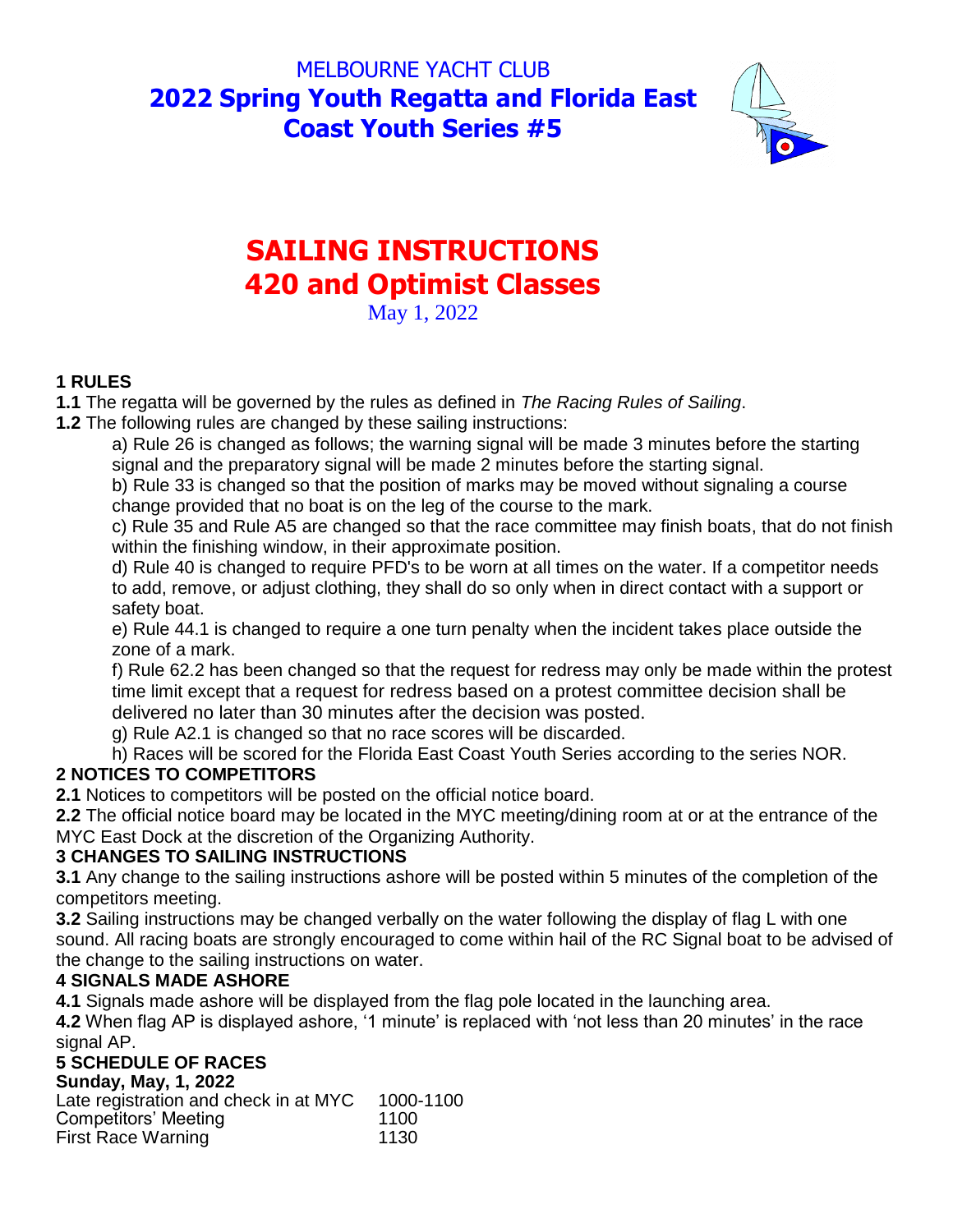Last Warning of the day no later than 1600

Awards Following Racing

#### **6 CLASS FLAGS**

**6.1** The Class flags will be the class logo on a white background or colored flag and will be called out on the Official Notice Board.

## **7 THE COURSES**

**7.1** The course diagram is shown on attachment A and/or B. The attachments will be distributed at the Competitors Meeting.

#### **8 MARKS**

**8.1** The marks to be used are shown on the course diagrams.

#### **9 THE START**

**9.1** Races will be started using RRS 26 as modified in SI 1.2(a).

**9.2** The starting line will be between a staff displaying an orange flag on the race committee vessel and the course side of the starting mark.

**9.3** Opti Silver and Gold Fleets may or may not start together at the desecration of the Race Committee. 9.4 The 420 class will start together on their separate course.

**9.4** The RC may attempt to hail boats that are on the course side of the starting line. The timing and order of such hails, or the failure of a competitor to hear the hail, shall not be considered an improper action or omission of the RC under RRS 62.1 (a).

#### **10 CHANGE OF THE NEXT LEG OF THE COURSE**

**10.1** It is the intention of the Race Committee not to change the next leg of any course mid race. Marks may be adjusted slightly to square up the race course mid race without signaling a Change of Course.

#### **11 THE FINISH**

**11.1** The finishing line will be between a staff displaying a blue flag on the race committee vessel and the course side of the finishing mark for each course.

#### **12 TIME LIMITS**

**12.1** The time limit for the first boat to sail the course and finish shall be 40 minutes.

**12.2** The finishing window after the first boat has completed the race is 10 minutes.

**12.3** Boats failing to finish within the Finishing Window will be finished in place at the discretion of the race committee. This changes RRS 35, and A4.

#### **13 PROTESTS AND REQUESTS FOR REDRESS**

**13.1** Protest forms will b available at the Official Notice Board. Protests and requests

for redress or reopening shall be delivered there within the appropriate time limit.

**13.2** For each class, the protest time limit is 30 minutes after the signal boat for her division docks. This docking time shall be posted on the Official Notice Board.

**13.3** Notices will be posted no later than 30 minutes after the protest time limit to inform competitors of hearings in which they are parties or named as witnesses and where the hearings will be held.

**13.4** Notices of protests by the race committee, technical committee or protest committee will be posted to inform boats under RRS 61.1(b).

**13.5** A request for redress based on a protest committee decision shall be delivered no later than 30 minutes after the decision was posted. This changes RRS 62.2.

#### **14. SAFETY.**

**14.1** Boats shall check in with the Signal Boat prior to racing. A boat retiring from a race shall or their Coach shall notify a Race Committee vessel before leaving the course, and/or immediately after arrival ashore. Further, a US Coast Guard approved personal flotation device shall be worn, properly fastened, by both competitor and Coach personal at all times while launching and when sailing. Failure to comply with this rule may result in disqualification.

#### **14.2 All Coach and Support Boat Drivers Must Be Tethered To An Automatic Engine Shutoff While Operating Their Boat At All Times. 15. COACHES** -

March 2022